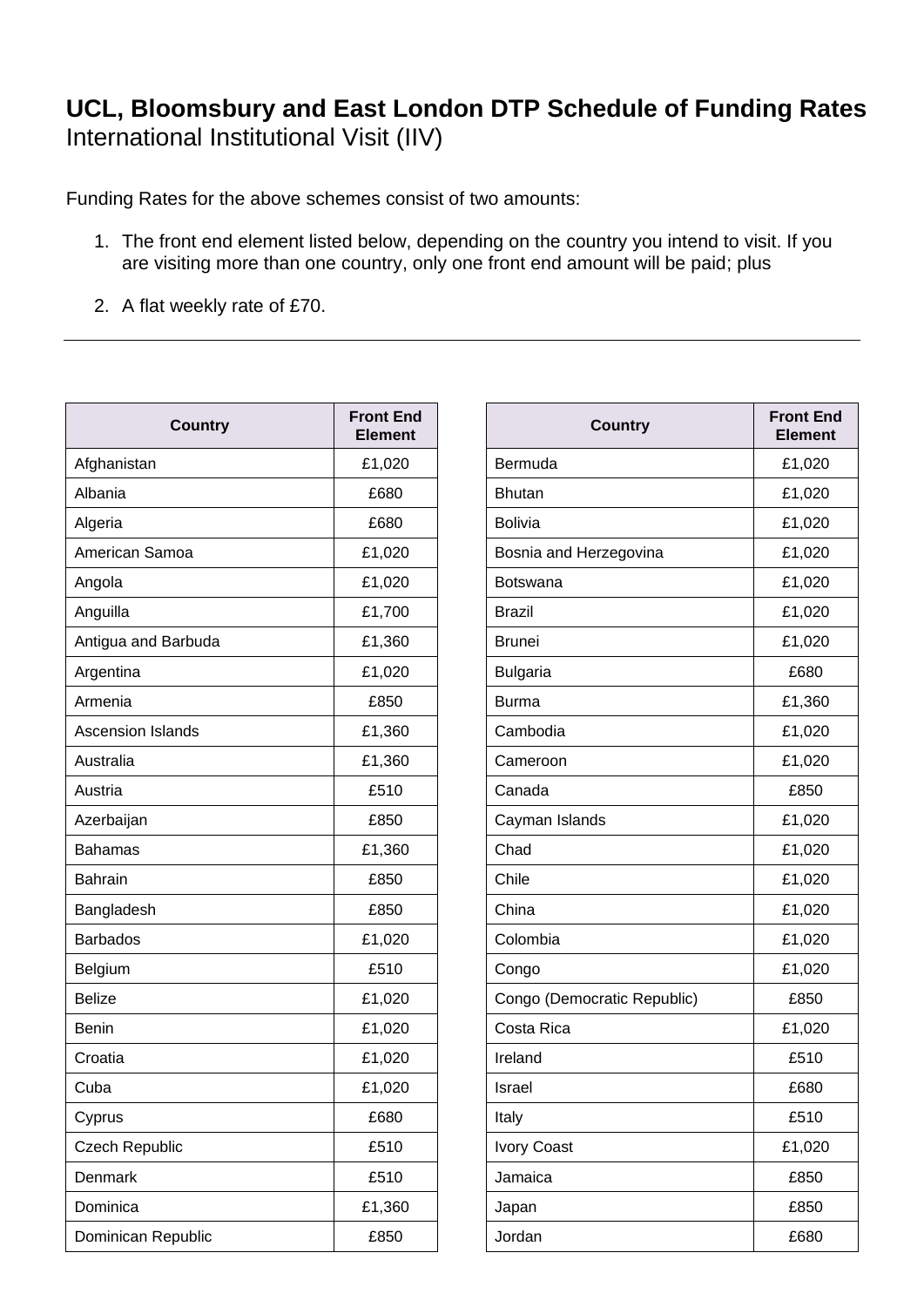| Ecuador                  | £1,020 | Kazakhstan                 | £850   |
|--------------------------|--------|----------------------------|--------|
| Egypt                    | £680   | Kenya                      | £850   |
| El Salvador              | £1,020 | Korea (South)              | £1,020 |
| <b>Equatorial Guinea</b> | £1,020 | Kuwait                     | £850   |
| Eritrea                  | £680   | Kyrgyzstan                 | £850   |
| Estonia                  | £510   | Laos                       | £1,020 |
| Ethiopia                 | £1,020 | Latvia                     | £510   |
| <b>Falkland Islands</b>  | £1,020 | Lebanon                    | £680   |
| Fiji                     | £1,020 | Liberia                    | £1,020 |
| Finland                  | £510   | Libya                      | £1,020 |
| France                   | £510   | Lithuania                  | £510   |
| Gabon                    | £1,020 | Luxembourg                 | £510   |
| Gambia                   | £1,020 | Madagascar                 | £1,020 |
| Georgia                  | £680   | Malawi                     | £1,020 |
| Germany                  | £510   | Malaysia                   | £1,020 |
| Ghana                    | £1,020 | Maldives                   | £1,020 |
| Gibraltar                | £510   | Mali                       | £1,020 |
| Greece                   | £510   | Malta                      | £510   |
| Greenland                | £1,020 | Martinique                 | £1,020 |
| Grenada                  | £1,020 | <b>Mauritius</b>           | £1,020 |
| Guatemala                | £1,020 | Mexico                     | £850   |
| Guinea                   | £1,020 | Mongolia                   | £1,020 |
| Guam                     | £1,020 | Montserrat                 | £1,360 |
| Guyana                   | £1,020 | Montenegro                 | £850   |
| Haiti                    | £1,360 | Morocco                    | £680   |
| Honduras                 | £1,020 | Mozambique                 | £1,020 |
| Hungary                  | £510   | Namibia                    | £1,020 |
| Iceland                  | £1,020 | Nepal                      | £850   |
| India                    | £850   | Netherlands                | £510   |
| Indonesia                | £1,020 | New Zealand                | £1,360 |
| Iran                     | £850   | Nicaragua                  | £1,020 |
| Iraq                     | £850   | Niger                      | £1,020 |
| Nigeria                  | £1,020 | Tanzania                   | £850   |
| Norway                   | £680   | Thailand                   | £1,020 |
| Oman                     | £850   | <b>Tibet</b>               | £1,020 |
| Pakistan                 | £850   | Togo                       | £1,020 |
| Panama                   | £1,020 | Tonga                      | £1,020 |
| Papua New Guinea         | £1,020 | <b>Trinidad and Tobago</b> | £1,020 |
| Paraguay                 | £1,020 | Tunisia                    | £680   |

| £850<br>Kenya<br>Korea (South)<br>£1,020<br><b>Kuwait</b><br>£850<br>£850<br>Kyrgyzstan<br>£1,020<br>Laos<br>£510<br>Latvia<br>Lebanon<br>£680<br>Liberia<br>£1,020<br>Libya<br>£1,020<br>Lithuania<br>£510<br>£510<br>Luxembourg<br>£1,020<br>Madagascar<br>Malawi<br>£1,020<br>£1,020<br>Malaysia<br><b>Maldives</b><br>£1,020<br>Mali<br>£1,020<br>£510<br>Malta<br>Martinique<br>£1,020<br><b>Mauritius</b><br>£1,020<br>Mexico<br>£850<br>Mongolia<br>£1,020<br>Montserrat<br>£1,360<br>£850<br>Montenegro<br>Morocco<br>£680<br>£1,020<br>Mozambique<br>Namibia<br>£1,020<br>Nepal<br>£850<br>Netherlands<br>£510<br>New Zealand<br>£1,360<br>£1,020<br>Nicaragua<br>£1,020<br>Niger<br>Tanzania<br>£850<br>Thailand<br>£1,020<br><b>Tibet</b><br>£1,020<br>Togo<br>£1,020<br>£1,020<br>Tonga<br><b>Trinidad and Tobago</b><br>£1,020<br>Tunisia<br>£680 | Kazakhstan | £850 |
|----------------------------------------------------------------------------------------------------------------------------------------------------------------------------------------------------------------------------------------------------------------------------------------------------------------------------------------------------------------------------------------------------------------------------------------------------------------------------------------------------------------------------------------------------------------------------------------------------------------------------------------------------------------------------------------------------------------------------------------------------------------------------------------------------------------------------------------------------------------|------------|------|
|                                                                                                                                                                                                                                                                                                                                                                                                                                                                                                                                                                                                                                                                                                                                                                                                                                                                |            |      |
|                                                                                                                                                                                                                                                                                                                                                                                                                                                                                                                                                                                                                                                                                                                                                                                                                                                                |            |      |
|                                                                                                                                                                                                                                                                                                                                                                                                                                                                                                                                                                                                                                                                                                                                                                                                                                                                |            |      |
|                                                                                                                                                                                                                                                                                                                                                                                                                                                                                                                                                                                                                                                                                                                                                                                                                                                                |            |      |
|                                                                                                                                                                                                                                                                                                                                                                                                                                                                                                                                                                                                                                                                                                                                                                                                                                                                |            |      |
|                                                                                                                                                                                                                                                                                                                                                                                                                                                                                                                                                                                                                                                                                                                                                                                                                                                                |            |      |
|                                                                                                                                                                                                                                                                                                                                                                                                                                                                                                                                                                                                                                                                                                                                                                                                                                                                |            |      |
|                                                                                                                                                                                                                                                                                                                                                                                                                                                                                                                                                                                                                                                                                                                                                                                                                                                                |            |      |
|                                                                                                                                                                                                                                                                                                                                                                                                                                                                                                                                                                                                                                                                                                                                                                                                                                                                |            |      |
|                                                                                                                                                                                                                                                                                                                                                                                                                                                                                                                                                                                                                                                                                                                                                                                                                                                                |            |      |
|                                                                                                                                                                                                                                                                                                                                                                                                                                                                                                                                                                                                                                                                                                                                                                                                                                                                |            |      |
|                                                                                                                                                                                                                                                                                                                                                                                                                                                                                                                                                                                                                                                                                                                                                                                                                                                                |            |      |
|                                                                                                                                                                                                                                                                                                                                                                                                                                                                                                                                                                                                                                                                                                                                                                                                                                                                |            |      |
|                                                                                                                                                                                                                                                                                                                                                                                                                                                                                                                                                                                                                                                                                                                                                                                                                                                                |            |      |
|                                                                                                                                                                                                                                                                                                                                                                                                                                                                                                                                                                                                                                                                                                                                                                                                                                                                |            |      |
|                                                                                                                                                                                                                                                                                                                                                                                                                                                                                                                                                                                                                                                                                                                                                                                                                                                                |            |      |
|                                                                                                                                                                                                                                                                                                                                                                                                                                                                                                                                                                                                                                                                                                                                                                                                                                                                |            |      |
|                                                                                                                                                                                                                                                                                                                                                                                                                                                                                                                                                                                                                                                                                                                                                                                                                                                                |            |      |
|                                                                                                                                                                                                                                                                                                                                                                                                                                                                                                                                                                                                                                                                                                                                                                                                                                                                |            |      |
|                                                                                                                                                                                                                                                                                                                                                                                                                                                                                                                                                                                                                                                                                                                                                                                                                                                                |            |      |
|                                                                                                                                                                                                                                                                                                                                                                                                                                                                                                                                                                                                                                                                                                                                                                                                                                                                |            |      |
|                                                                                                                                                                                                                                                                                                                                                                                                                                                                                                                                                                                                                                                                                                                                                                                                                                                                |            |      |
|                                                                                                                                                                                                                                                                                                                                                                                                                                                                                                                                                                                                                                                                                                                                                                                                                                                                |            |      |
|                                                                                                                                                                                                                                                                                                                                                                                                                                                                                                                                                                                                                                                                                                                                                                                                                                                                |            |      |
|                                                                                                                                                                                                                                                                                                                                                                                                                                                                                                                                                                                                                                                                                                                                                                                                                                                                |            |      |
|                                                                                                                                                                                                                                                                                                                                                                                                                                                                                                                                                                                                                                                                                                                                                                                                                                                                |            |      |
|                                                                                                                                                                                                                                                                                                                                                                                                                                                                                                                                                                                                                                                                                                                                                                                                                                                                |            |      |
|                                                                                                                                                                                                                                                                                                                                                                                                                                                                                                                                                                                                                                                                                                                                                                                                                                                                |            |      |
|                                                                                                                                                                                                                                                                                                                                                                                                                                                                                                                                                                                                                                                                                                                                                                                                                                                                |            |      |
|                                                                                                                                                                                                                                                                                                                                                                                                                                                                                                                                                                                                                                                                                                                                                                                                                                                                |            |      |
|                                                                                                                                                                                                                                                                                                                                                                                                                                                                                                                                                                                                                                                                                                                                                                                                                                                                |            |      |
|                                                                                                                                                                                                                                                                                                                                                                                                                                                                                                                                                                                                                                                                                                                                                                                                                                                                |            |      |
|                                                                                                                                                                                                                                                                                                                                                                                                                                                                                                                                                                                                                                                                                                                                                                                                                                                                |            |      |
|                                                                                                                                                                                                                                                                                                                                                                                                                                                                                                                                                                                                                                                                                                                                                                                                                                                                |            |      |
|                                                                                                                                                                                                                                                                                                                                                                                                                                                                                                                                                                                                                                                                                                                                                                                                                                                                |            |      |
|                                                                                                                                                                                                                                                                                                                                                                                                                                                                                                                                                                                                                                                                                                                                                                                                                                                                |            |      |
|                                                                                                                                                                                                                                                                                                                                                                                                                                                                                                                                                                                                                                                                                                                                                                                                                                                                |            |      |
|                                                                                                                                                                                                                                                                                                                                                                                                                                                                                                                                                                                                                                                                                                                                                                                                                                                                |            |      |